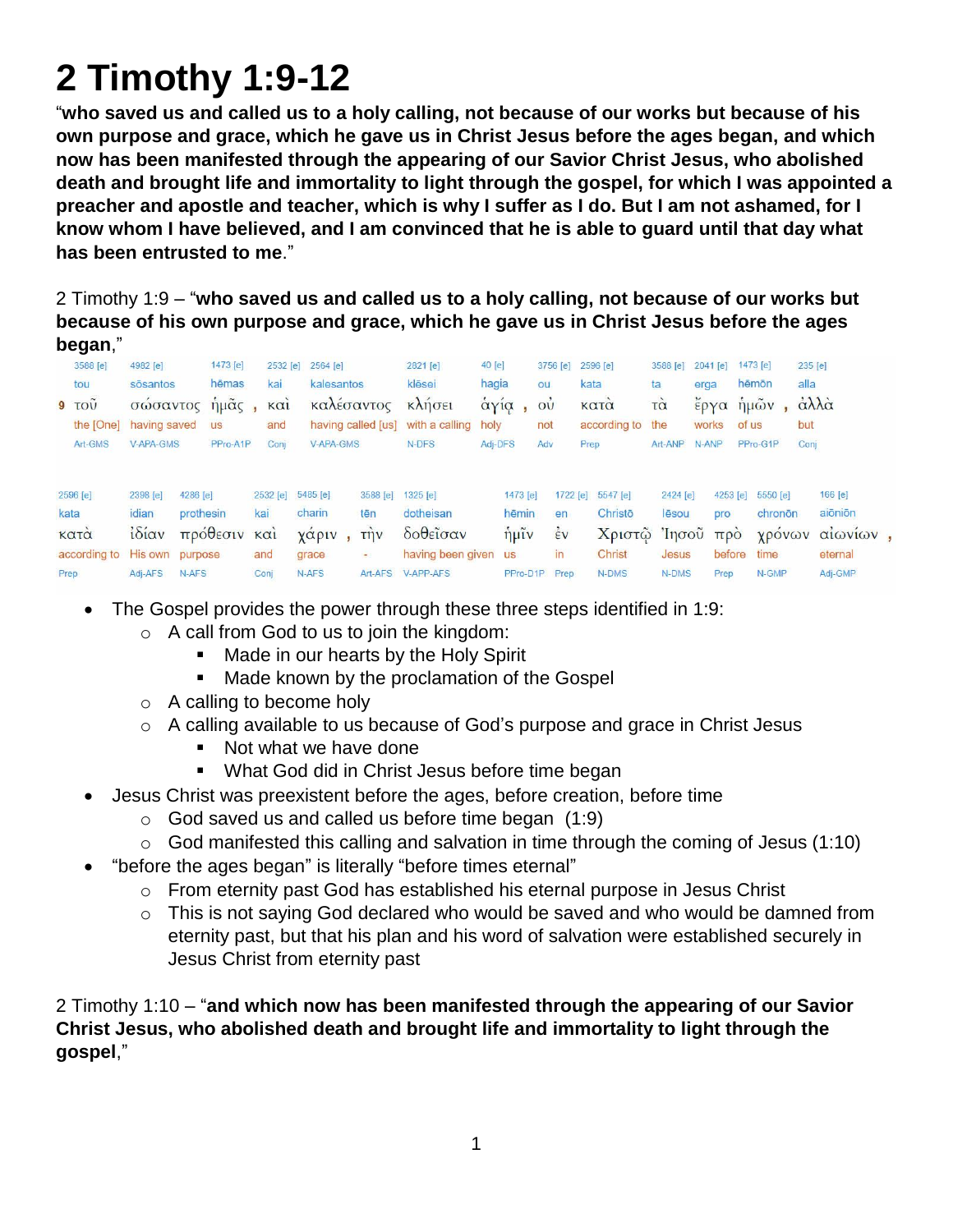|          | 5319 [e]                  |                          | 1161 $[e]$               | 3568 [e] | 1223 [e]               | 3588 [e]         | 2015 [e]                |                         | 3588 [e] | 4990 [e]       |          | 1473 [e]                            | 5547 [e]      |                        | 2424 [e]                  |             |  |
|----------|---------------------------|--------------------------|--------------------------|----------|------------------------|------------------|-------------------------|-------------------------|----------|----------------|----------|-------------------------------------|---------------|------------------------|---------------------------|-------------|--|
|          | phanerotheisan            |                          | de                       | nyn      | dia                    | tēs              | epiphaneias             | tou                     |          | <b>Sötēros</b> |          | hēmōn                               | Christou      |                        | lēsou                     |             |  |
|          | 10 φανερωθεΐσαν           |                          | $\delta \dot{\epsilon}$  | vũv      | $\delta i\dot{\alpha}$ | τῆς              | επιφανειας              | τοῦ                     |          |                | Σωτήρος  | $\hat{\eta} \mu \tilde{\omega} \nu$ |               |                        | Χριστοῦ Ἰησοῦ,            |             |  |
|          | having been made manifest |                          | also                     | now      | by                     | the              | appearing               | of the                  |          | <b>Savior</b>  |          | of us                               | <b>Christ</b> |                        | Jesus                     |             |  |
|          | V-APP-AFS                 |                          | Conj                     | Adv      | Prep                   | Art-GFS          | $N$ -GFS                |                         | Art-GMS  | N-GMS          |          | PPro-G1P                            | N-GMS         |                        | N-GMS                     |             |  |
|          |                           |                          |                          |          |                        |                  |                         |                         |          |                |          |                                     |               |                        |                           |             |  |
| 2673 [e] |                           | 3303 [e]                 | 3588 [e]                 | 2288 [e] |                        | 5461 [e]         |                         | 1161 [e]                | 2222 [e] |                | 2532 [e] | 861 [e]                             |               | 1223 [e]               | 3588 [e]                  | 2098 [e]    |  |
|          | katargēsantos             | men                      | ton                      | thanaton |                        | phōtisantos      |                         | de                      | zōēn     |                | kai      | aphtharsian                         |               | dia                    | tou                       | euangeliou  |  |
|          | καταργησαντος             | $\mu$ <sub>E</sub> $\nu$ | <b>TOV</b>               | θάνατον  |                        | Φωτισαντος       |                         | $\delta \dot{\epsilon}$ |          |                | ζωήν και | αφθαρσίαν                           |               | $\delta i\dot{\alpha}$ | $\overline{\mathrm{TOU}}$ | εύαγγελίου, |  |
|          | having abolished          | indeed                   | $\overline{\phantom{a}}$ | death    |                        |                  | having brought to light | now                     | life     |                | and      | immortality                         |               |                        | through the               | gospel      |  |
|          | V-APA-GMS                 | Conj                     | Art-AMS                  | N-AMS    |                        | <b>V-APA-GMS</b> |                         | Conj                    | N-AFS    |                | Conj     | N-AFS                               |               | Prep                   | Art-GNS                   | N-GNS       |  |

- 1. God had a calling, a salvation and a purpose placed in Christ before time began (1:9)
- 2. This calling, salvation and purpose have been manifested through Jesus coming in time
- 3. "manifested" *phanerotheisan phaneroo* means "to make manifest" or "make known" or "make visible". It refers to taking something that had been hidden and making it known.
- 4. "appearing" *epiphaneias*
	- a. Used to refer to Jesus' Second Coming in 2 Thes. 2:8, 1 Timothy 6:14; 2 Timothy 4:1, 8; Titus 2:13.
	- b. Here it refers to Jesus' first coming at the incarnation.
	- c. Christ's appearing on earth in historical time made visible God's plan and purpose of salvation for mankind

## 5. "Savior" –

- a. Greek religion and culture used "savior" to refer to gods or the king (or, Romans: the emperor) who could solve their problems. The Romans had a cult dedicated to their savior, the Roman Emperor.
- b. Jesus does not use "savior" to refer to himself
- c. John 4:42 uses "savior" to refer to Jesus "They said to the woman, 'It is no longer because of what you said that we believe, for we have heard for ourselves, and we know that this is indeed the Savior of the world.' "
- d. Christians and Paul began to use "savior" to refer to Jesus. It was used in contrast to the Pagan gods and the Roman emperor, a temporal "savior" of this world. This became one of the points of persecution.
- 6. "abolished death" –
- 7. "brought life…to light" –
- 8. "brought immortality to light"
	- a. "immortality" means "incapable of decay or corruption."1
- 9. "through the Gospel
	- a. The revealing and preaching and teaching of the Gospel makes application of the life and immortality that has been revealed through Jesus
	- b. The mention of the Gospel and what happens when it is preached sends Paul into the next verse where he proclaims his personal calling to proclaim this Gospel.

## 2 Timothy 1:11 – "**for which I was appointed a preacher and apostle and teacher**,"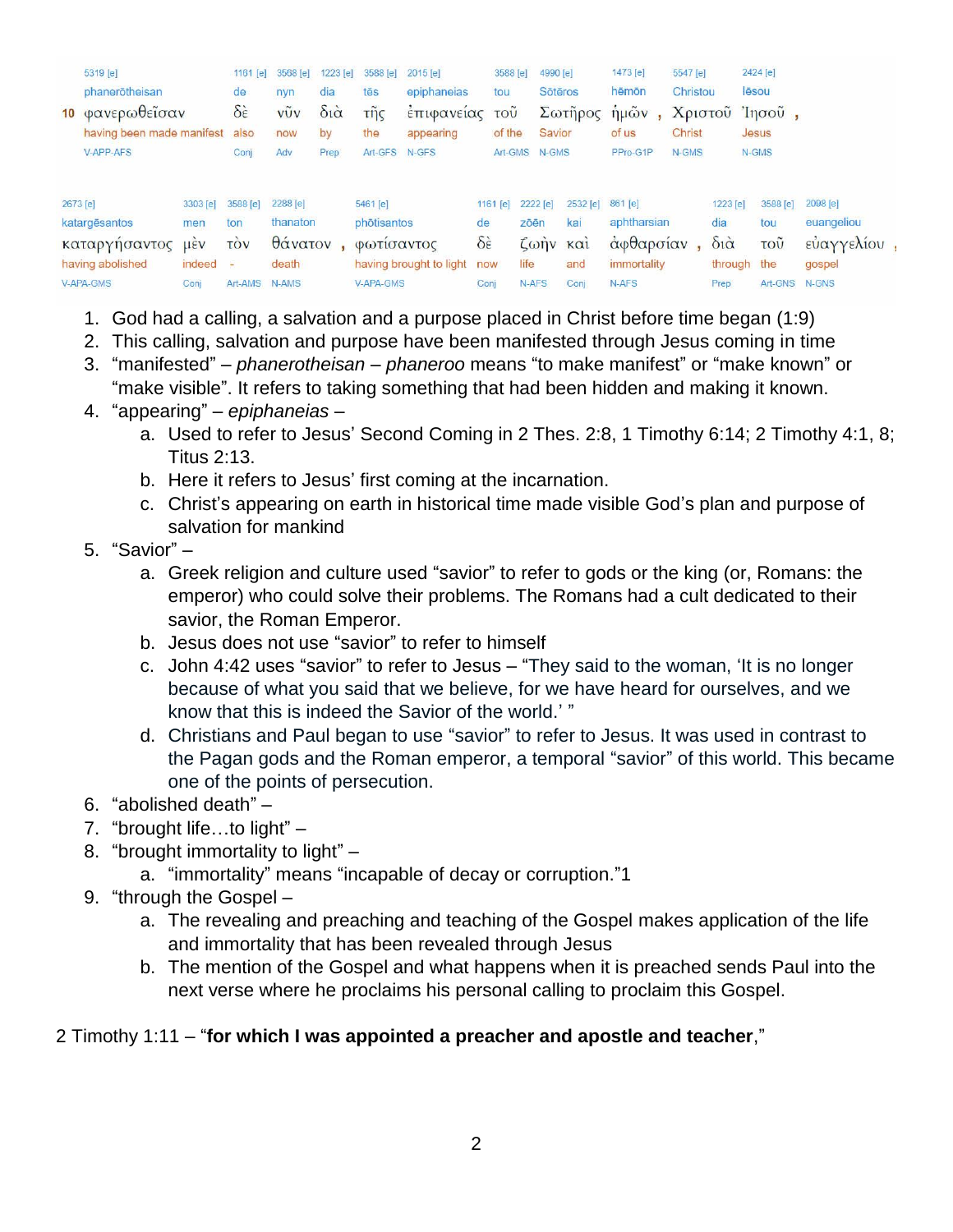|                       |      | 1519 [e] 3739 [e]   | 5087 [e]               | 1473 [e]                               | 2783 [e] | 2532 [e] 652 [e] |                                       |      | 2532 [e] 1320 [e] |  |
|-----------------------|------|---------------------|------------------------|----------------------------------------|----------|------------------|---------------------------------------|------|-------------------|--|
|                       | eis  | ho                  | etethēn                | egō                                    | kēryx    | kai              | apostolos                             | kai  | didaskalos        |  |
| $11 \quad \text{etc}$ |      |                     | $\dot{\epsilon}$ τέθην | $\dot{\epsilon}$ $\gamma \dot{\omega}$ |          |                  | κήρυξ, και άπόστολος, και διδάσκαλος. |      |                   |  |
|                       | to   | which               | was appointed          |                                        | a herald | and              | an apostle                            | and  | a teacher         |  |
|                       | Prep | RelPro-ANS V-AIP-1S |                        | PPro-N1S N-NMS                         |          | Conj             | N-NMS                                 | Coni | N-NMS             |  |

- 1. "appointed"
	- a. This helps explain:
		- i. Why he is NOT ashamed of his imprisonment
		- ii. Why he calls himself a prisoner of Christ, instead of a prisoner of Rome, or Nero.
		- iii. Paul was imprisoned by the world for his divine appointment.
		- iv. Paul is not telling Timothy what his ministry is. Paul is not informing or reminding Timothy that he is an apostle. Paul is explaining that he is in prison because he has been appointed a herald of the Gospel which reveals life and immortality to a dying world. There is no shame in that, but there is rejection, persecution and imprisonment.
- 2. Three nouns Paul uses to describe his ministry of the Gospel (also, the same list in 1 Tim. 2:7):
	- a. "herald" identifies Paul's position as one who makes a bold announcement openly to the public
	- b. "apostle" identifies Paul's commission to speak for Jesus Christ the message Jesus wanted revealed and the authority Paul held in the church as an apostle. Not appointed by man, but sent by Jesus Christ.
	- c. "teacher" identifies Paul's responsibility to explain his bold announcement of the Gospel and to teach the doctrines of the words God revealed through him.

2 Timothy 1:12 – "**which is why I suffer as I do. But I am not ashamed, for I know whom I have believed, and I am convinced that he is able to guard until that day what has been entrusted to me**."

|                 |              | 1223 [e] 3739 [e]     | 156 [e]                                                | 2532 [e]              | 3778 [e]          | 3958 [e]        |          | 235 [e]                | 3756 [e]                                   | 1870 [e]        |                      |                 | 1492 [e]                    | 1063 [e]              | 3739 [e]               |                     | 4100 [e]        |  |
|-----------------|--------------|-----------------------|--------------------------------------------------------|-----------------------|-------------------|-----------------|----------|------------------------|--------------------------------------------|-----------------|----------------------|-----------------|-----------------------------|-----------------------|------------------------|---------------------|-----------------|--|
|                 | Di'          | hēn                   | aitian                                                 | kai                   | tauta             | paschō          |          | all                    | ouk                                        |                 | epaischynomai        |                 | oida                        | gar                   | hō                     |                     | pepisteuka      |  |
|                 | $12 \Delta1$ | $\hat{\eta}$          | αιτιαν                                                 | KQ1                   | ταυτα             | πασγω           |          | $\alpha\lambda\lambda$ | $0\overset{\bullet}{\mathsf{u}}\mathsf{K}$ |                 | έπαισχύνομαι         | ÷               | $o^{\tilde{i}}\delta\alpha$ | YQQ                   | $\tilde{\dot{\omega}}$ |                     | πεπιστευκα.     |  |
|                 | For          | this                  | reason                                                 | also                  | these things      | suffer          |          | <b>But</b>             | not                                        |                 | am ashamed           |                 | know                        | for                   | whom                   |                     | I have believed |  |
|                 | Prep         | RelPro-AFS            | N-AFS                                                  | Conj                  | DPro-ANP          | $V-PIA-1S$      |          | Conj                   | Adv                                        | $V-PIM/P-1S$    |                      |                 | V-RIA-1S Conj               |                       | RelPro-DMS             |                     | <b>V-RIA-1S</b> |  |
| 2532 [e]<br>kai |              | 3982 [e]<br>pepeismai | 3754 [e]<br>hoti                                       | $1415$ [e]<br>dynatos | 1510 [e]<br>estin | 3588 [e]<br>tēn | 3866 [e] | parathēkēn             |                                            | 1473 [e]<br>mou | 5442 [e]<br>phylaxai | 1519 [e]<br>eis | 1565 [e]<br>ekeinēn         |                       | 3588 [e]<br>tēn        | 2250 [e]<br>hēmeran |                 |  |
|                 |              |                       |                                                        |                       |                   |                 |          |                        |                                            |                 |                      |                 |                             |                       |                        |                     |                 |  |
| KCI             |              | πεπεισμαι             | $\ddot{\mathrm{o}}$ <sub><math>\mathrm{t}</math></sub> |                       | δυνατός έστιν     | $\vec{m}$       |          | παραθήκην              |                                            | $\mu$ ov        | φυλάξαι είς          |                 |                             | <b><i>EKELVIV</i></b> | <b>Thv</b>             |                     | ημεραν.         |  |
| and             |              | am persuaded that     |                                                        | able                  | He is             | the             |          | deposit entrusted      |                                            | of me           | to guard             | for             | that                        |                       |                        | day                 |                 |  |
| Conj            |              | V-RIM/P-1S            | Conj                                                   | Adj-NMS               | V-PIA-3S          | Art-AFS         | N-AFS    |                        |                                            | PPro-G1S        | V-ANA                | Prep            | DPro-AFS                    |                       | Art-AFS                | N-AFS               |                 |  |

- 1. Paul is suffering for the Gospel. So, in review:
	- a. **Paul is not ashamed of himself or of Jesus**,…

because Paul knows whom he has believed, which is Jesus. (Paul is not ashamed to suffer in the world, because his suffering is for a reason bigger than the world itself.) b. **Paul suffers in the world**,…

because he has been appointed to proclaim the Gospel and teach with authority the Words of God